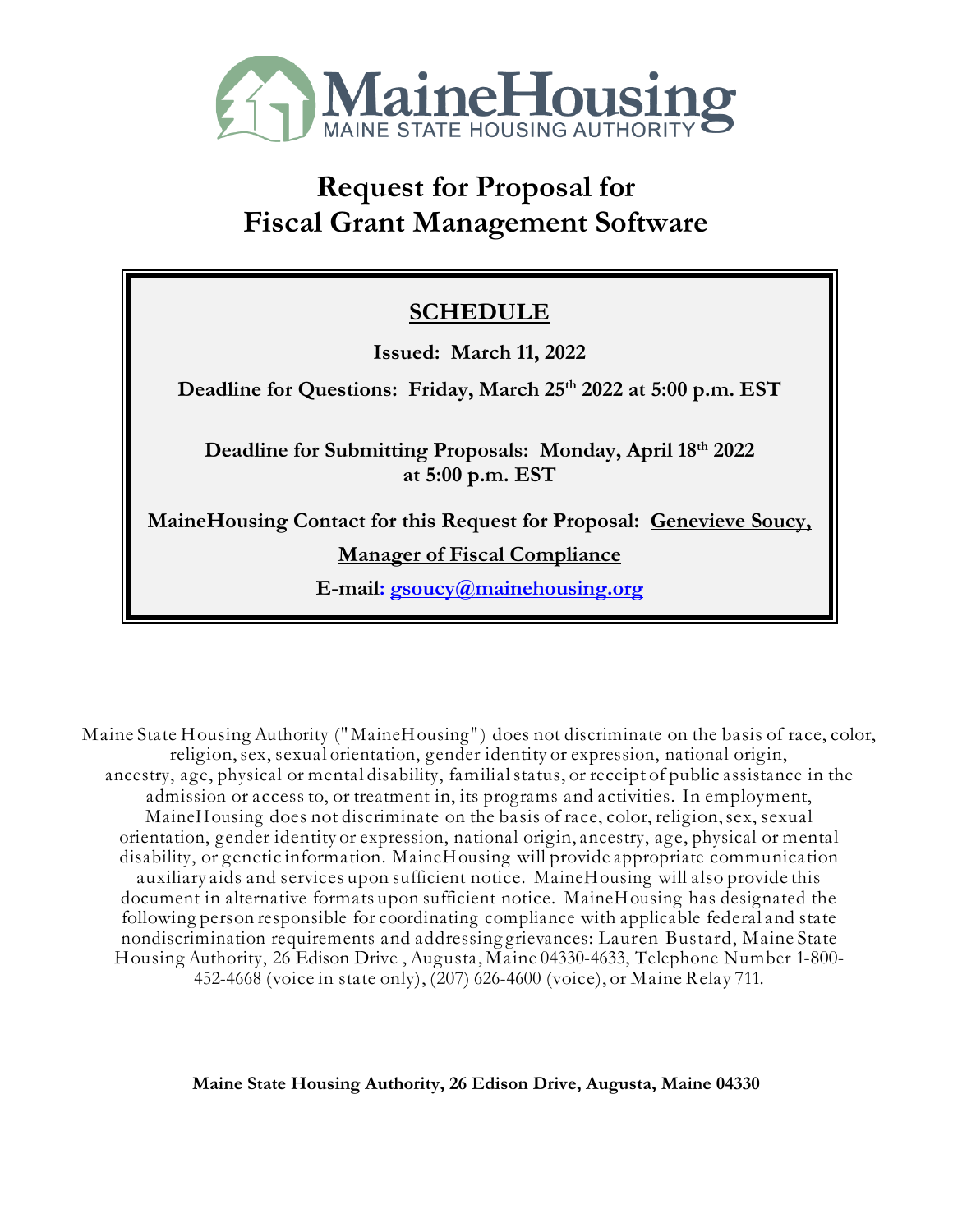| 10 |
|----|
|    |
|    |
|    |
|    |
|    |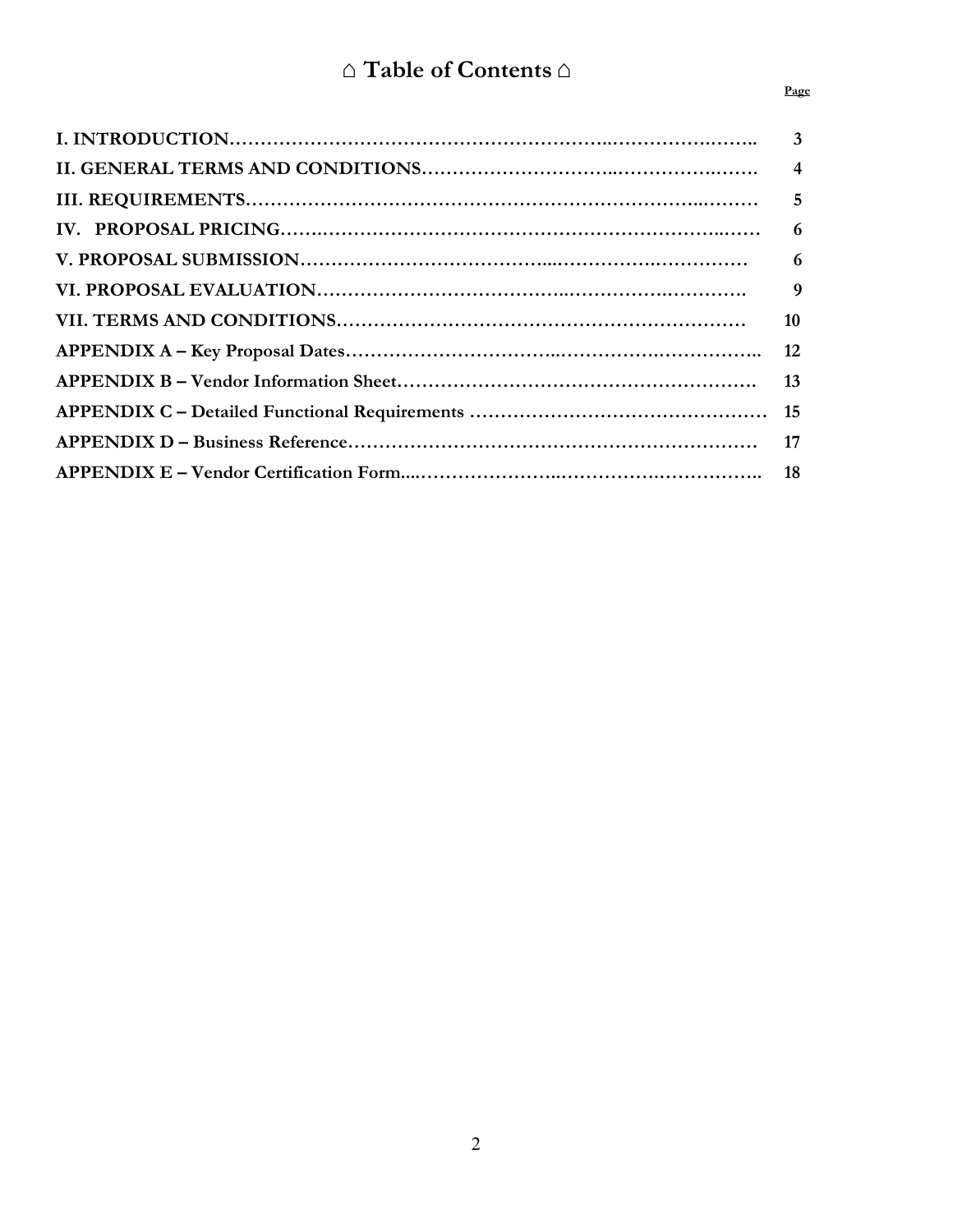

# **Request for Proposal for Fiscal Grant Management Software**

# **I**. **INTRODUCTION Overview**

In this **Request for Proposal for Fiscal Grant Management Software** (the "RFP"), Maine State Housing Authority ("MaineHousing") is requesting proposals from experienced, qualified, and professional companies who can provide and assist with the implementation of a comprehensive, modern and secure system to manage fiscal operations for multiple grants and funding sources.

The System should meet the requirements set forth within the RFP but is also flexible, has ease of use and is scalable in order to meet its future business and technology needs. The Vendor and any sub-contractors for the Vendor selected to provide this solution must utilize a software delivery model in which software and associated data are centrally hosted on premises or in the cloud. Proposals shall include detailed installation, maintenance, training costs, programming fees and any yearly subscriptions. This Proposal requires Software Implementation, integration, programming, training and support, ongoing maintenance and enhancements.

# **About MaineHousing**

MaineHousing is an independent state agency that bridges public and private housing finance, combining them to benefit Maine's low and moderate-income people. MaineHousing's mission is to assist Maine people to obtain and maintain decent, safe, affordable housing and services suitable to their unique housing needs. MaineHousing works through its many private and public partners to provide programs and services that make decent, safe housing more affordable and accessible to Maine people.

The MaineHousing Department of Energy and Housing Services (EHS) is responsible for implementing some of the following programs on behalf of the State of Maine: Department of Health and Human Services Low Income Energy Assistance Program ("HEAP"), Department of Energy Weatherization Assistance Program, Department of Housing and Urban Development Lead Abatement and Older Adult Home Modification Programs, Maine Public Utilities Commission Low Income Assistance Plan as well as a variety of other Federal and State funded programs.

Energy and Housing Services major responsibility is of a Pass Through entity or Funding Source to Subgrantee partners across the state. EHS tracks the receipt, usage and disbursement of State and Federal funding and reports to internal and external sources. EHS will approve expenditures for payment from our Sub-grantee partners, compile the required information and present to the Finance Department for payment to Sub-grantees or Clients. Finance will provide MaineHousing expenditures to EHS for tracking and reporting purposes.

For more information about MaineHousing, please go to [www.mainehousing.org.](http://www.mainehousing.org/) **II. GENERAL TERMS AND CONDITIONS**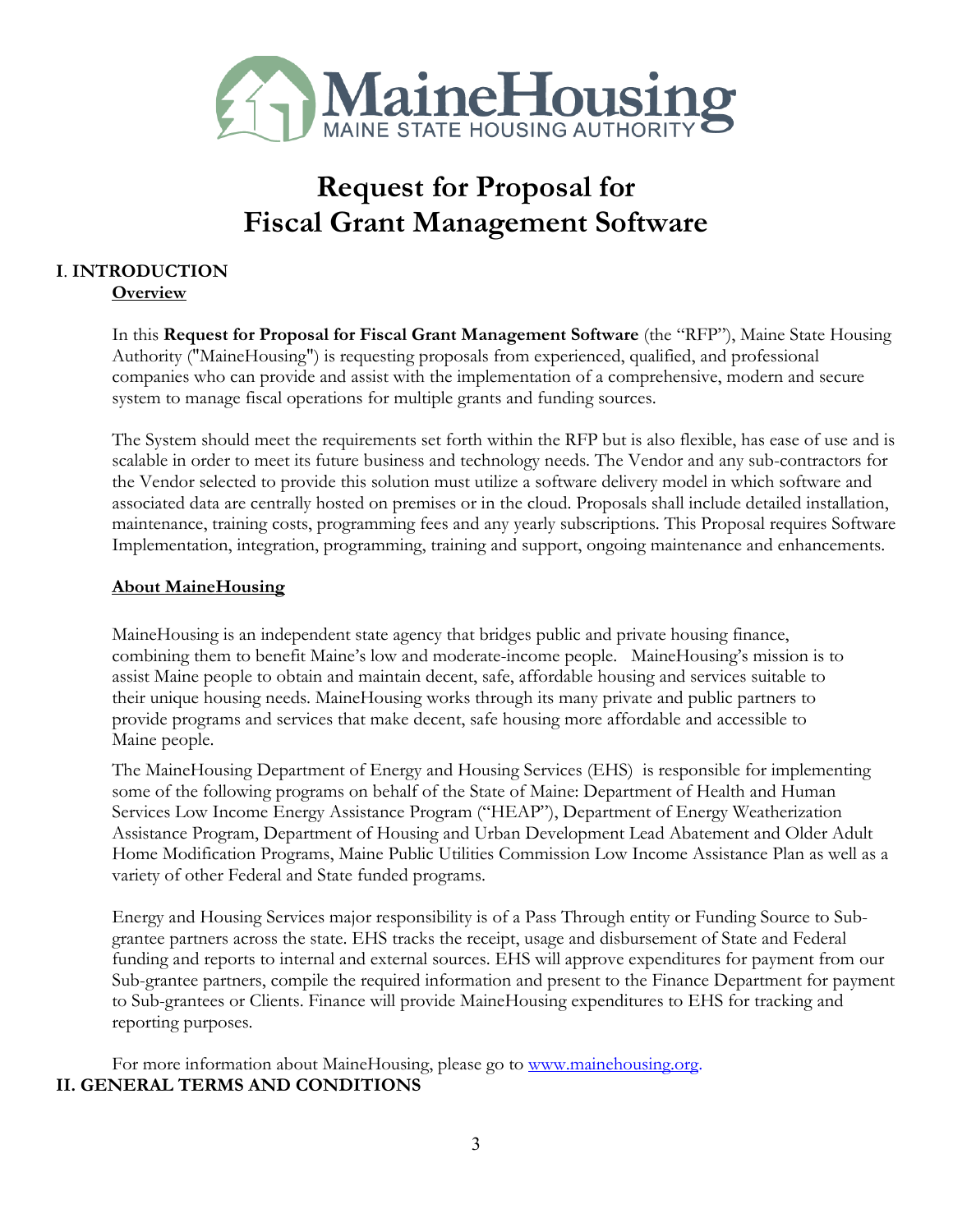### **Review and Compliance**

It is the responsibility of each Vendor to review this entire document, including its attachments, and comply with all requirements of this RFP. "Vendor" refers to any person or entity who may, or does, submit a proposal in response to this RFP.

#### **Questions and Answers**

All Vendor questions deemed relevant and material to this RFP along with the response answers will be posted by MaineHousing at http://www.mainehousing.org/, no later than Wednesday March 30, 2022. Any responses or answers provided by MaineHousing to Vendor questions will automatically become a part of this RFP.

#### **Proposal Terms**

All proposals submitted by Vendors and received by MaineHousing will be treated as contract offers. A Vendor's proposal must remain open from the time of receipt of the proposal by MaineHousing and continue for a minimum of 90 days after the date of Vendor's product demonstration, pursuant to this RFP, and may not be unilaterally modified by Vendor during that period.

Alterations, modifications or variations of a proposal after the submission deadline will not be considered by MaineHousing, unless authorized by an amendment or addendum to this RFP issued by MaineHousing.

In the case of any award pursuant to this RFP, the awarded Vendor must keep in effect all proposal terms, including pricing, throughout any contract negotiations.

### **Proposal Costs**

MaineHousing is not liable for any expenses incurred by the Vendor in the preparation, delivery, or presentation of their proposals, or in connection with any product demonstrations.

Costs of developing and delivering proposals and demonstrations pursuant to this RFP are solely at the expense of the Vendor.

#### **Proposal Materials**

All proposals submitted, including all items and materials submitted as part of the proposals, become the property of MaineHousing, whether or not selected. Proposal materials may be appended by MaineHousing to any contract between MaineHousing and the Vendor providing such materials.

#### **Contract Term**

The initial term of the contract awarded, pursuant to this RFP, will be for a minimum of three (3) years and a maximum of five (5) years from the date the contract is executed between the Vendor and MaineHousing. MaineHousing reserves the sole right and option to extend the contract in incremental terms of one (1) year each which, including the initial contract term, will not exceed a total of five (5) years.

### **III. REQUIREMENTS**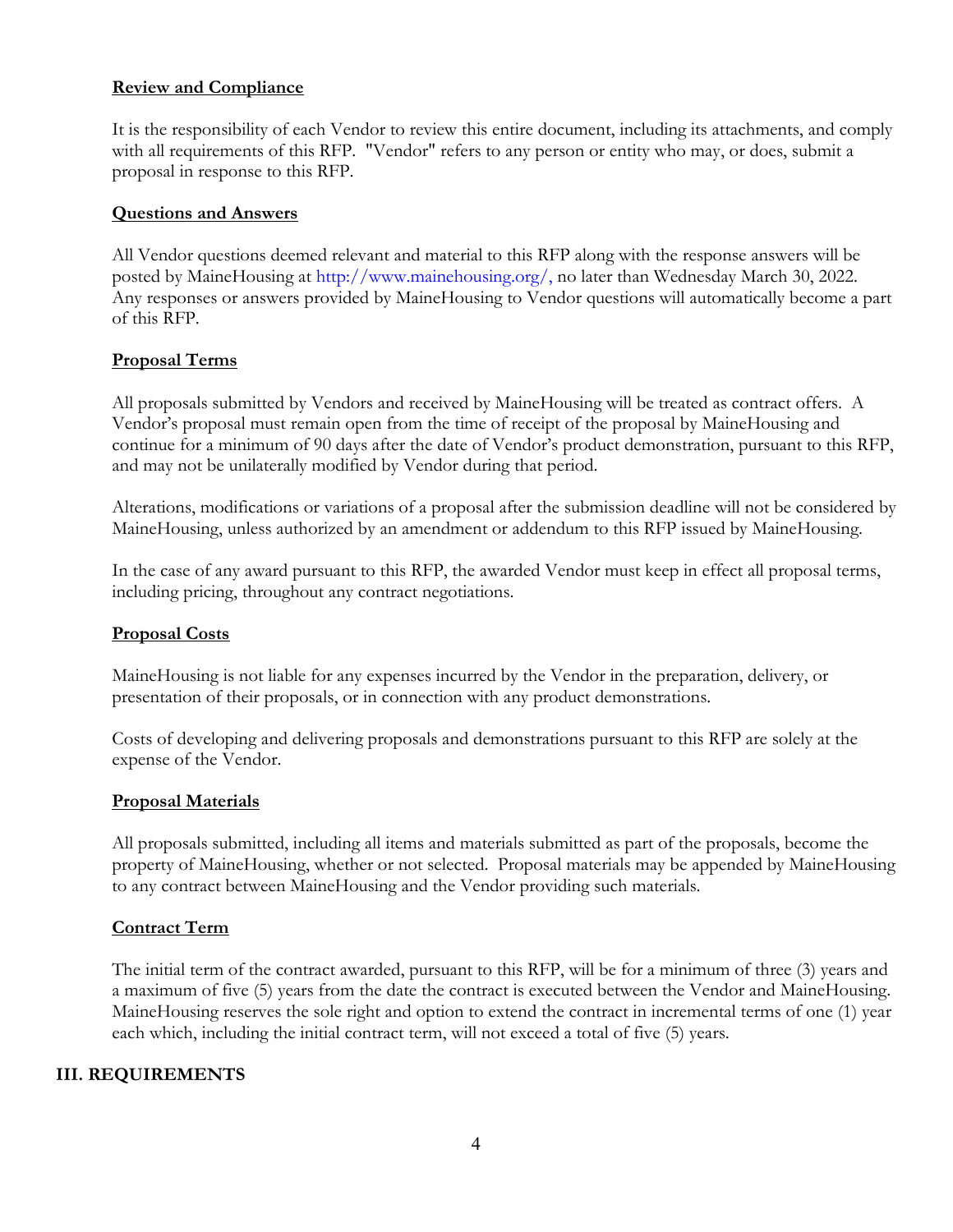# **General Requirements**

MaineHousing's expectation is to select a software solution which will provide the breadth of functionality necessary to support the full life cycle of multiple State and Federal funded grants.

Proposals must demonstrate the Vendor's understanding of MaineHousing's needs and expectations as prescribed in this RFP, and must demonstrate the Vendor's capability to meet those needs and requirements.

# **Detailed Functional Requirements**

Proposals must describe specific features of Vendor's software and how the software meets each of the detailed functional requirements listed in Appendix C.

# **Security Requirements**

The Vendor must describe how the software solution will maintain the highest level of security protection of all sensitive, protected, and/or confidential data and materials throughout the contracted relationship.

At a minimum, the software solution must:

- Have the ability to enable two factor authentication for any cloud hosted modules
- Enforce password complexity controls
- Capture audit trail of database activity and produce reports of audited activity
- Utilize currently supported encryption methods for data at rest and in transit

Any Vendor that is invited to the demonstration phase of the selection process will be required to complete the MaineHousing Vendor Security Survey prior to the software demonstration. If you would like a copy of the MaineHousing Vendor Security Survey please make that request via email to [gsoucy@mainehousing.org.](mailto:gsoucy@mainehousing.org) The findings of the security survey may disqualify the Vendor from moving forward in the selection process.

### **Business References**

Vendors must provide a minimum of three (3) business references from clients who have Vendor's proposed software solution in production for at least two years using the table format in Appendix E. MaineHousing reserves the right to contact and verify any or all references provided.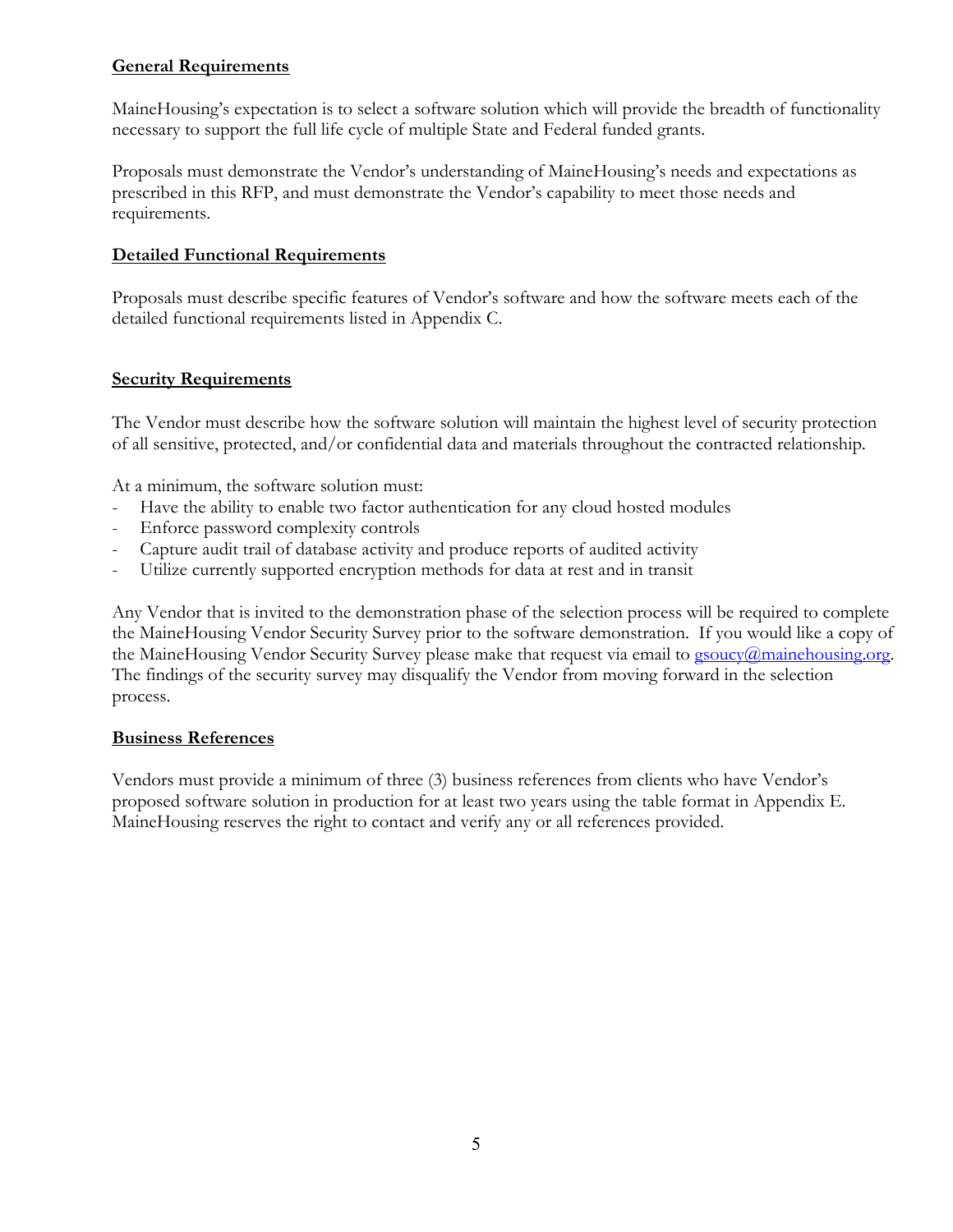# **IV. PROPOSAL PRICING**

# **Cost Items**

The Vendor must provide:

A detailed, **itemized firm pricing** for all costs associated with this RFP.

Include all necessary labor, hardware, software, configuration and programming and the selection of the proper type and quantities of the system components to assure a complete and operational solution.

A fee schedule for one time or monthly recurring costs, including any extra costs necessary to support software upgrades, incident response, scalability of services or off hours access or services.

The basis of the price and any underlying assumptions must be included in the Vendor's cost proposal.

# **Payment**

Generally, payment by MaineHousing will be tied to specific milestones, which may include satisfactory acceptance testing, and/or deliverables.

Payment terms are net 30 days after receipt of correct invoice containing information required by MaineHousing and acceptance of deliverable (after testing).

# **VII. PROPOSAL SUBMISSION**

This section of the RFP deals with the requirements for the contents and submission of proposals.

### **RFP Point of Contact**

To ensure clear communications, the following individual has been designated the point contact for this RFP. All requests, questions, proposal documents and/or correspondence must be communicated through this designated RFP contact:

| Name:           | <b>Genevieve Soucy</b>                                                             |
|-----------------|------------------------------------------------------------------------------------|
|                 | Title/Dept:   Manager of Fiscal Compliance, Energy and Housing Services Department |
| <b>Address:</b> | MaineHousing, 26 Edison Drive, Augusta, ME 04330                                   |
| Email:          | $\text{g} \text{s} \text{oucy}(\hat{\boldsymbol{a}})$ maine housing org            |

Vendor contact with any MaineHousing employee, consultant, or other MaineHousing representative concerning this RFP other than the MaineHousing contact person given above will be grounds for proposal rejection.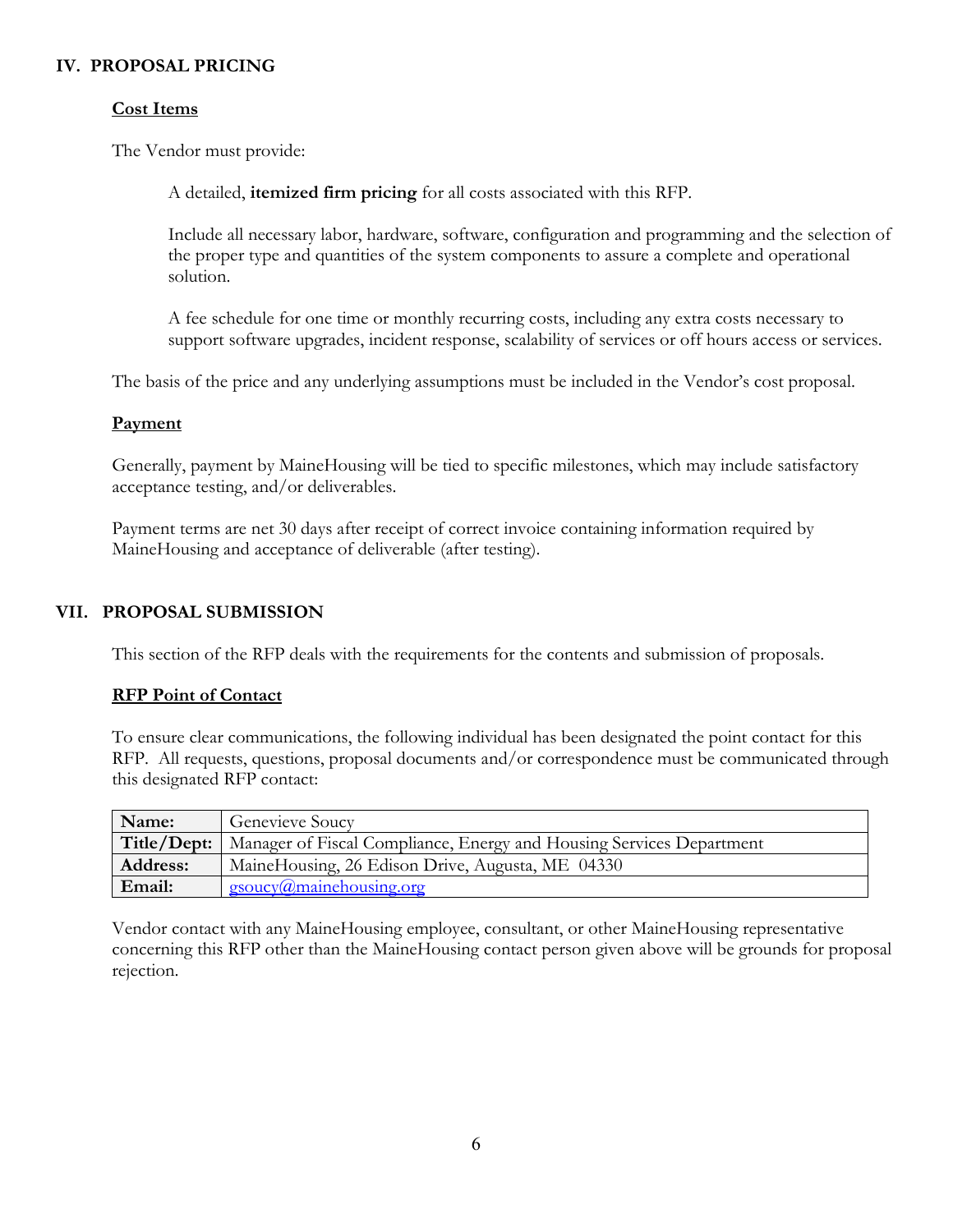# **Questions**

All questions must be in writing and submitted only to the designated RFP contact email address previously given. Attempting to ask questions in person, or by telephone, will not be allowed and can disqualify a Vendor.

Vendors will only rely on written statements issued from MaineHousing's designated RFP point of contact.

# **Deadlines & Delivery**

It is the responsibility of each Vendor to ensure a timely submission of their proposal to MaineHousing at  $g_{\text{source}}(\hat{\omega}$  mainehousing.org. See Appendix A for all proposal deadlines.

### All proposals **must be submitted by e-mail in PDF format.**

MaineHousing is not responsible for late delivery of a proposal for any reason.

Late proposals **will not be accepted or considered.**

Hard copy, facsimile or telephone proposals **will not be accepted or considered.**

# When submitting your proposal to  $g_{\text{source}}(a)$  mainehousing.org, the email subject line must state: **"RESPONSE TO FISCAL GRANT MANAGEMENT SOFTWARE RFP "**

### **Organization/Formatting**

Proposals must be presented following the prescribed instructions within this RFP. The proposal, along with all supplemental documentation required under this RFP must be:

Submitted in electronic .PDF format

Pages numbered consecutively

Provided in the sequential order listed below:

| 1. Vendor Information Sheet (see Appendix B)   |                                                                             |
|------------------------------------------------|-----------------------------------------------------------------------------|
|                                                | 2. Vendor Proposal Response – include Detailed Requirements from Appendix C |
| 3. Itemized Costs                              |                                                                             |
| 4. Company W-9                                 |                                                                             |
|                                                | 5. Current Certificate of General Liability Insurance                       |
|                                                | 6. Current Certificate of Workers Compensation Insurance                    |
| 7. Business References (see Appendix D)        |                                                                             |
|                                                | 8. Copy of Organizations Service Level Agreement                            |
| 9. Vendor Certification Form. (see Appendix E) |                                                                             |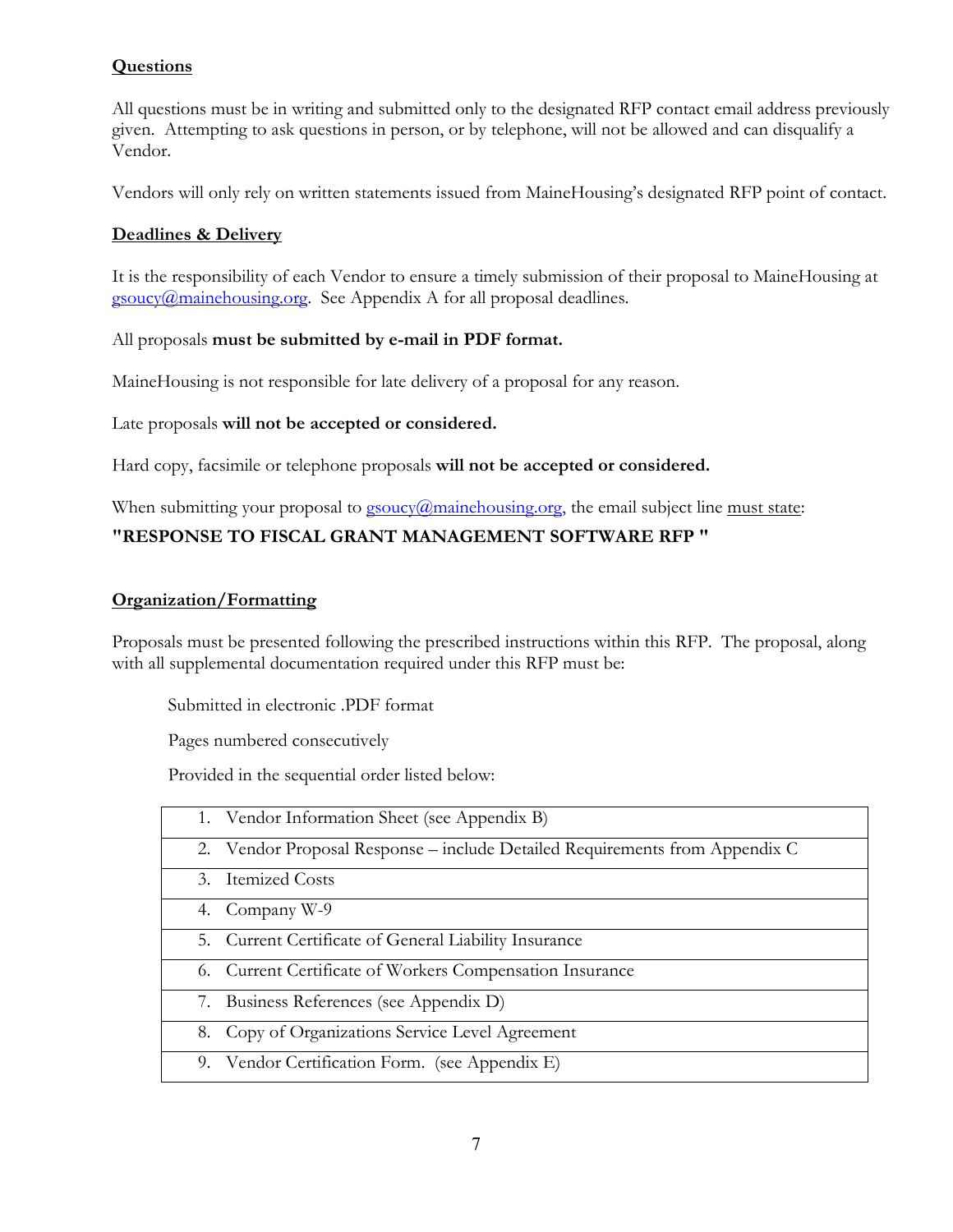# **Content**

All information requested by this RFP must be submitted as part of Vendor's proposal. **Only information that is received in response to this RFP will be evaluated.** 

References to information submitted to MaineHousing outside this RFP process or references to Internet website addresses will be deemed non-responsive and will not be considered by MaineHousing.

Cross-references to other portions of a Vendor's proposal submitted in response to this RFP are acceptable, but must reference the specific section number and heading for identification.

All proposals must include completed and signed Vendor Information Sheet (Appendix B) included in this RFP. The Vendor Information Sheet must be placed at the front of the proposal.

All proposals must include a completed and signed Vendor Certification form attached to this RFP under Appendix E.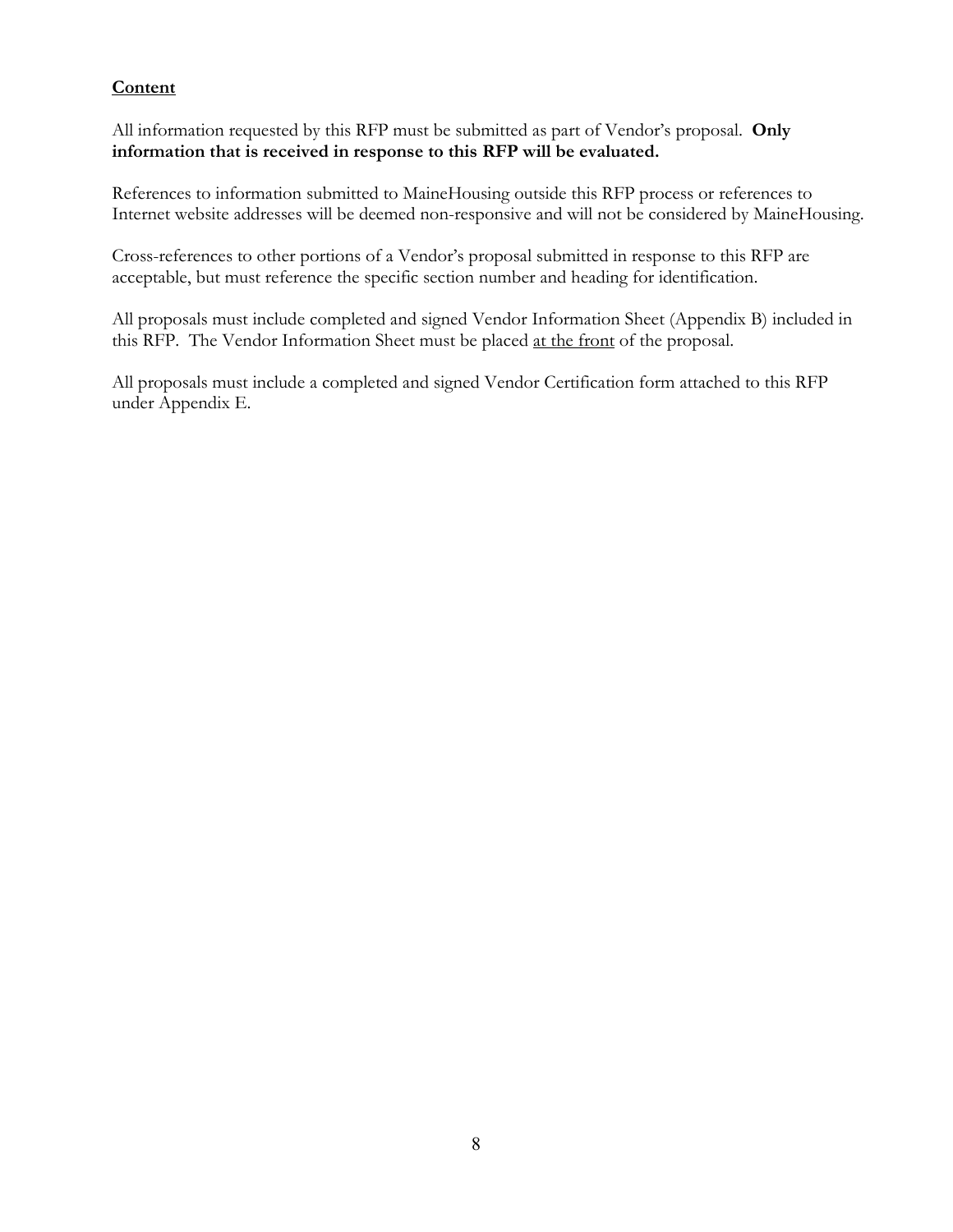# **VI. PROPOSAL EVALUATION**

An RFP Evaluation Committee, consisting of MaineHousing employees, will review all proposals. This Evaluation Committee may contact any of the references provided by the Vendor, contact any Vendor for clarification of response, and/or seek information from any other sources concerning any aspect of this RFP.

Subject to the selection factors, reservation of rights, and other terms and conditions of this RFP, MaineHousing will select the proposal most advantageous to MaineHousing. The Evaluation Committee will be evaluating the detail, completeness, and accuracy of each proposal and will select the proposal(s) that provide the best value in meeting MaineHousing's business objectives. Final selection will be based on the Vendor's ability to demonstrate how their solution will meet the requirements presented in this RFP. Vendor will be provided an agenda to follow during the software demonstration.

Vendors are cautioned the Evaluation Committee is in no way obligated to make inquiries for clarification or request omitted information regarded essential to complete a thorough evaluation of a Vendor proposal. Proposals at the time of submission that are not complete, accurate or concise, or contain discrepancies or omissions may not be considered.

Any award is contingent upon the successful negotiation of finalized contract terms. In no event will any claimed obligations of any kind be enforceable against MaineHousing, unless and until such time MaineHousing and the selected Vendor have entered into a written contract.

This RFP and the successful Vendor's proposal, as may be modified pursuant to this RFP, will be incorporated by reference into, and be a part of, any contract between MaineHousing and the Vendor.

RFP award scores will be based on both technical and financial evaluations through a comprehensive review and analysis by the Evaluation Committee.

| <b>Evaluation Scoring</b>                                                                                                                                                                                                                                                        | <b>Points</b> |
|----------------------------------------------------------------------------------------------------------------------------------------------------------------------------------------------------------------------------------------------------------------------------------|---------------|
| Qualifications and experience of entity / persons assigned                                                                                                                                                                                                                       | <b>10</b>     |
| Ability of proposed services to meet requirements outlined in RFP                                                                                                                                                                                                                | 40            |
| Completeness of proposal; all required documentation submitted                                                                                                                                                                                                                   | 15            |
| Methodology/Work Plan and Time Line                                                                                                                                                                                                                                              | 15            |
| Proposal Pricing - Costs covered under this proposal are exempt from all Federal and State<br>Taxes. Prices must be clear, accountable, and auditable, covering the full spectrum of<br>services required. Costs and compensations must be consistent with current market rates. | 20            |
| <b>Maximum Award Points:</b>                                                                                                                                                                                                                                                     | 100           |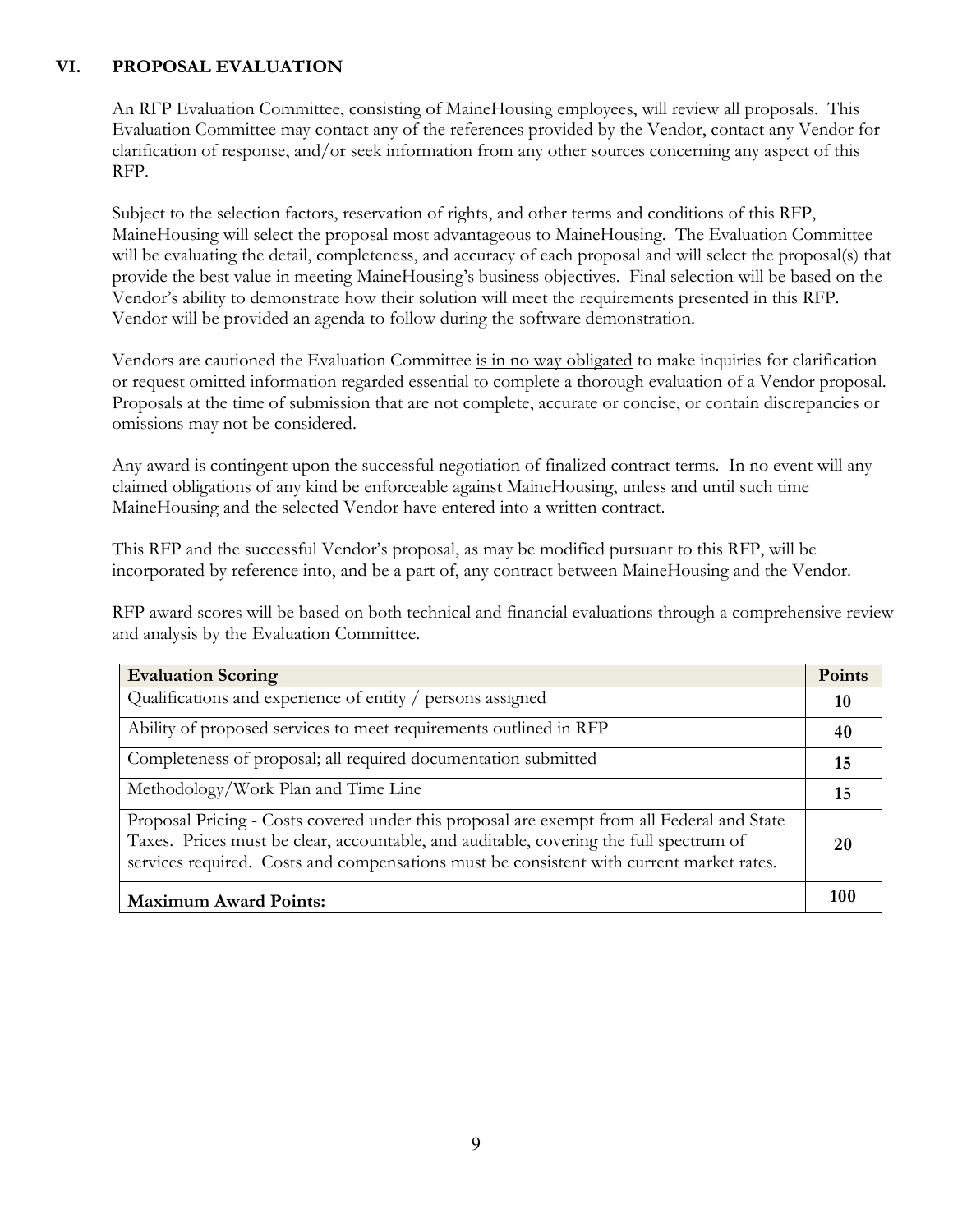# **VII. TERMS AND CONDITIONS**

#### **Rights Reserved by MaineHousing**

In addition to the rights reserved by MaineHousing elsewhere in this RFP, MaineHousing reserves the right to:

Adjust the timetable for this RFP as deemed necessary.

Waive informalities and minor irregularities in proposals received.

Reject and not consider any or all Vendors who do not meet the requirements of this RFP, including but not limited to incomplete responses and/or non-responsive proposals.

Reject any or all proposals received and not to award a contract pursuant to this RFP, or to cancel or terminate this RFP process at any time, whether before or after any proposals have been submitted or received, if deemed by MaineHousing to be in its best interest.

Negotiate price or other factors included in any proposal submitted to MaineHousing, and in the event MaineHousing is unable to negotiate a mutually satisfactory contract with the successful Vendor under this RFP, MaineHousing may, in its sole discretion, negotiate with another Vendor or cancel this RFP and not award a contract to any Vendor.

Reject the Vendor selected pursuant to this RFP and to offer a contract to another Vendor in the event the selected Vendor does not enter into the required contract to provide related services described in this RFP.

Negotiate directly with one Vendor if the responses to this RFP demonstrate a lack of competition.

Correct or amend this RFP. In no case will this RFP be amended within seven (7) days of the proposal submission deadline unless the amendment includes an extension of time. MaineHousing will not be liable for any costs incurred as a result of changes to this RFP.

### **Other Terms and Conditions**

**Conflict of Interest**. The Vendor, any principal or affiliate of the Vendor, or anyone who will be paid for work on the Contract, that has business ties, familial relations, or other close personal relations with a current MaineHousing employee or a commissioner, or anyone who was a MaineHousing employee or a commissioner within the past year must disclose this information under **Appendix B - Vendor Information Sheet.**

**Vendor Certification Form.** As a mandatory requirement of this proposal, **a**ll Vendors must complete and submit the Vendor Certification Form attached to this RFP as **Appendix E**, along with their proposal submission.

**Confidentiality and Nondisclosure.** Vendor shall maintain in trust and confidence and shall not disclose to any third party, except as such disclosure may be authorized in writing in advance by MaineHousing, and shall not use for any unauthorized purpose, any and all information, documents and data received or obtained from or on behalf of MaineHousing. Vendor may use such information,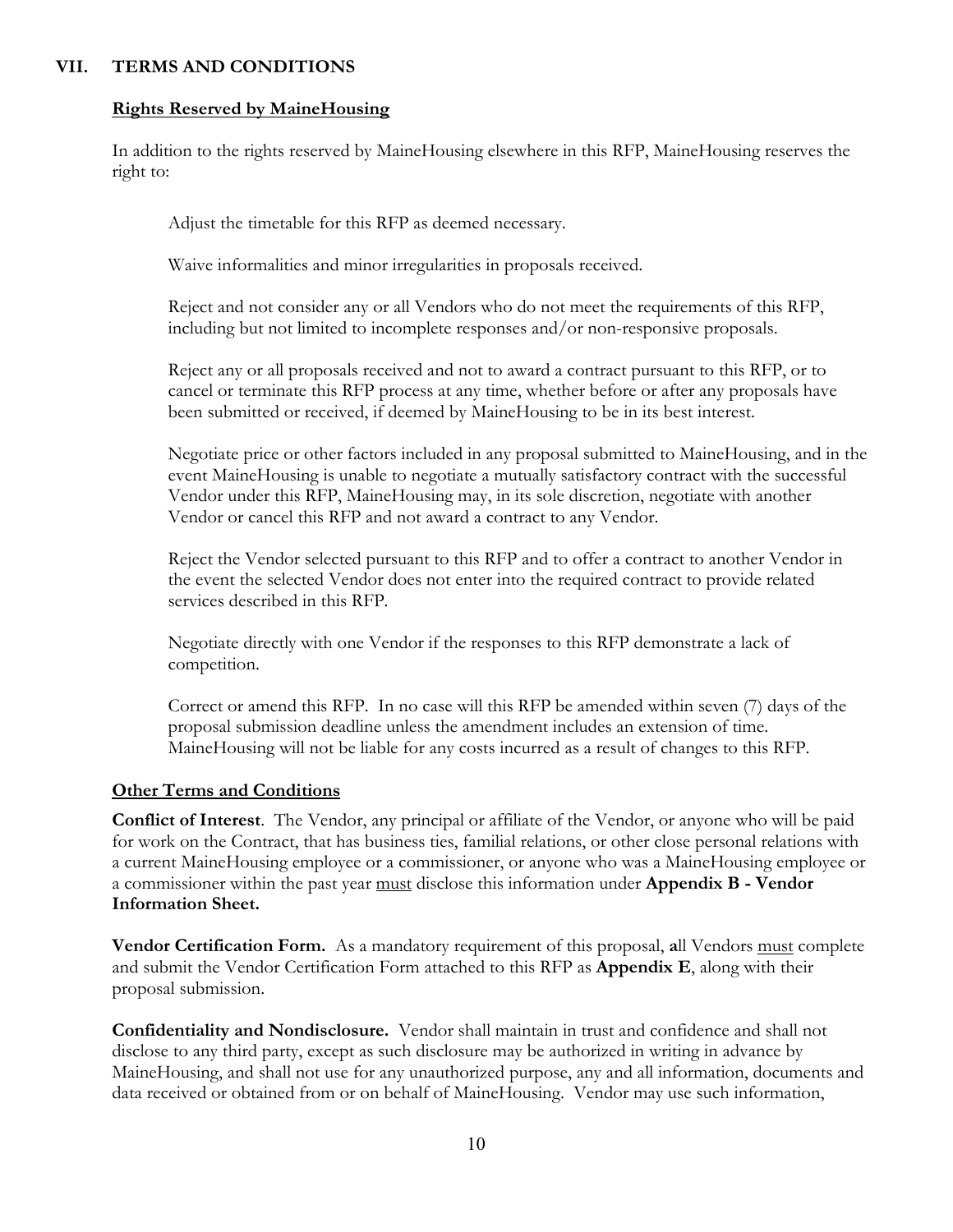documents and data only to the extent required for the purposes described in this RFP. Vendor shall adhere to all security, confidentiality and nondisclosure policies and procedures required by MaineHousing for the protection of such information and data from unauthorized use and disclosure and from loss.

**Maine Freedom of Access Act.** Information submitted by a Vendor in any proposal becomes public information, and is subject to disclosure in accordance with the requirements of law, including without limitation the Maine Freedom of Access Act, 1 M.R.S.A. Section 401 et seq. ("FOAA"), except as provided therein. Vendor acknowledges that MaineHousing is required to comply with FOAA.

**Protest Procedures.** Protests of any award made pursuant to this RFP must be submitted in writing to MaineHousing at the address given on the cover page of this RFP, to the attention of: Deputy Director. To be considered, protests must be received by MaineHousing within fifteen (15) calendar days from the date of notification of the contract award and provide specific reasons and any supporting documentation for the protest.

**Women and Minority Owned Businesses.** Women and minority owned businesses are encouraged to apply. To subcontract any of the work, Vendor must follow the steps outlined in 2 CFR 200.321.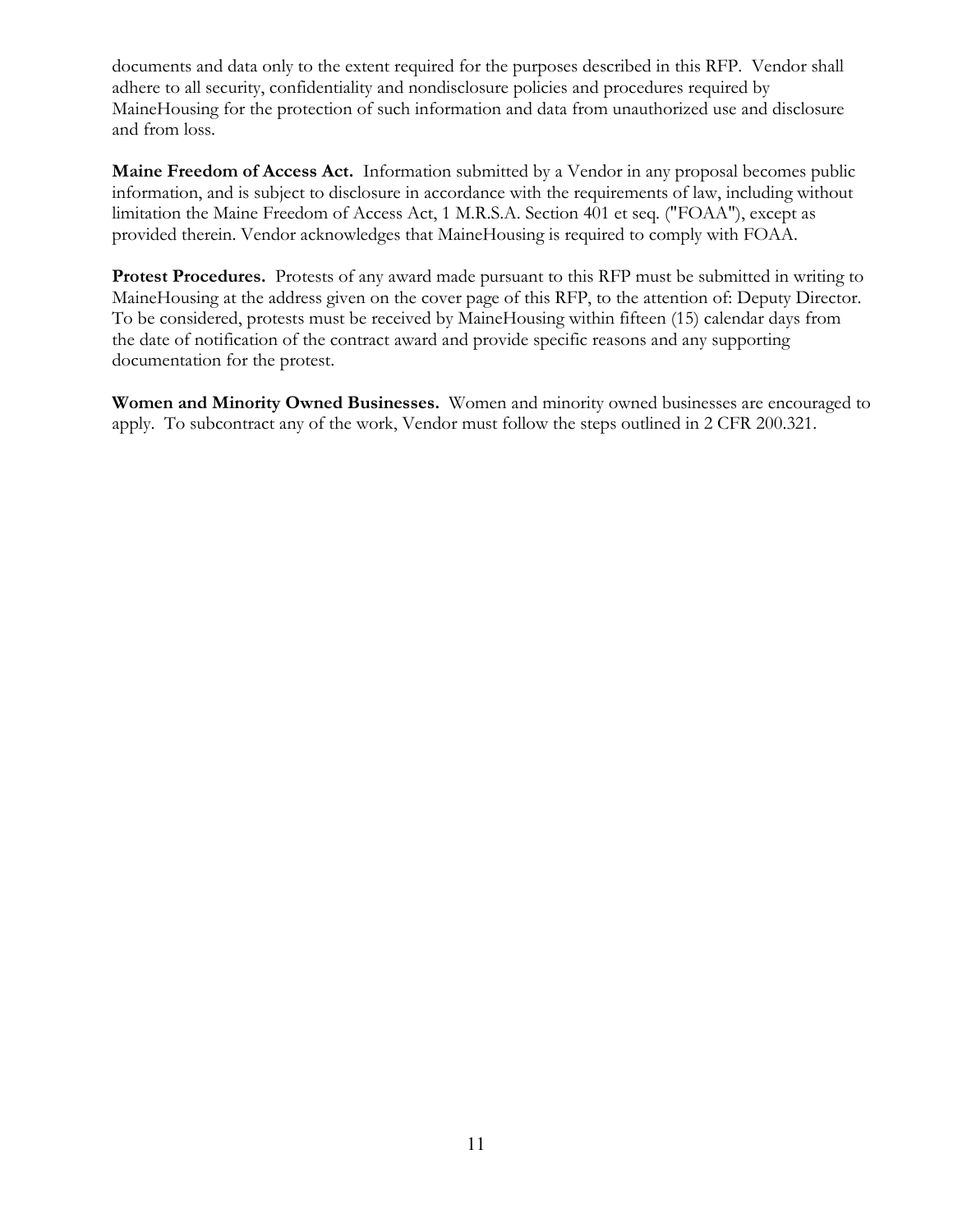# APPENDIX A **KEY PROPOSAL DATES**

for

# MaineHousing RFP for Fiscal Grant Management Software

All dates are subject to change at MaineHousing's discretion.

All proposal documents, correspondence, and/or questions must be emailed to: gsoucy@mainehousing.org.

| <b>RFP</b> Issuance:             |                                                                                                                 |  |
|----------------------------------|-----------------------------------------------------------------------------------------------------------------|--|
| Date Issued:                     | Friday, March 11 <sup>th</sup> 2022                                                                             |  |
|                                  |                                                                                                                 |  |
| <b>Questions &amp; Answers:</b>  |                                                                                                                 |  |
| Questions:                       | Questions will be received:                                                                                     |  |
|                                  | From: Monday March 14 <sup>h</sup> 2022 to Friday, March 25 <sup>th</sup> 2022 no later than 5 p.m.             |  |
|                                  | EST                                                                                                             |  |
|                                  | Questions must be emailed directly to: $g_{\text{source}}(a)$ mainehousing.org                                  |  |
| Answers:                         | All questions, and their subsequent answers, will be posted on the Maine Housing<br>website for public viewing. |  |
|                                  | Questions will be answered no later than Wednesday, March $30th$ 2022.                                          |  |
|                                  | To locate these postings, go to the MaineHousing website located at:                                            |  |
|                                  | http://www.mainehousing.org/. Click on Search and type: "RFP".                                                  |  |
| <b>Pertinent Proposal Dates:</b> |                                                                                                                 |  |
| Deadline for                     | Monday, April 18 <sup>th</sup> 2022 no later than 5:00 p.m. EST                                                 |  |
| Proposal Submission:             | **Please be sure emailed proposal is in PDF format, as well as all supplemental                                 |  |
|                                  | documentation.                                                                                                  |  |
| Proposal Evaluation              | From: Wednesday, April 20 <sup>th</sup> 2022 to Friday April 22 <sup>nd</sup> 2022                              |  |
| Review:                          |                                                                                                                 |  |
| Contract Offering:               | Prior to September 30, 2022                                                                                     |  |
|                                  |                                                                                                                 |  |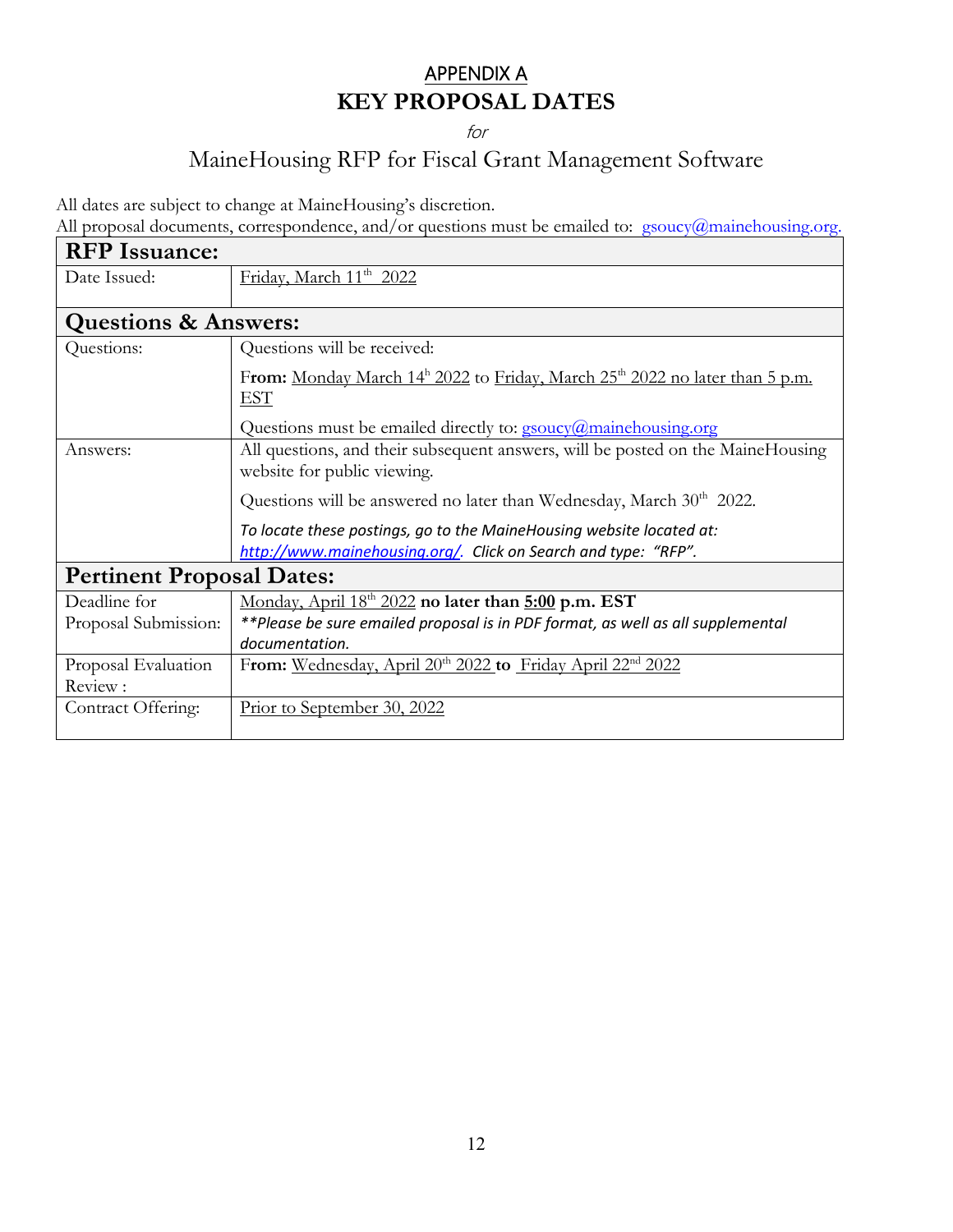# APPENDIX B **VENDOR INFORMATION SHEET**

for

MaineHousing Request for Proposals for Fiscal Grant Management Software

 **Please provide the following information, completed and signed, and place this form at the front of the proposal:**

| <b>General Information</b>                                                                                             |  |
|------------------------------------------------------------------------------------------------------------------------|--|
| <b>Company Name:</b>                                                                                                   |  |
| Federal Tax ID:                                                                                                        |  |
| <b>Street Address:</b>                                                                                                 |  |
| City, State, Zip:                                                                                                      |  |
| Telephone#:                                                                                                            |  |
| <b>Contact Person for Questions</b>                                                                                    |  |
| Name:                                                                                                                  |  |
| Title:                                                                                                                 |  |
| <b>E-mail Address:</b>                                                                                                 |  |
| Telephone#:                                                                                                            |  |
| <b>Business Description</b>                                                                                            |  |
| # Years in Business:                                                                                                   |  |
| # Years providing Fiscal Grant<br>Management Software of<br>similar scale and composition<br>as described in this RFP: |  |
| <b>Current Company Size:</b>                                                                                           |  |
| <b>Current # Workers and Current</b><br># of Customers:                                                                |  |
| <b>Evidence of Workforce</b><br>expertise, experience,<br>qualifications, and knowledge                                |  |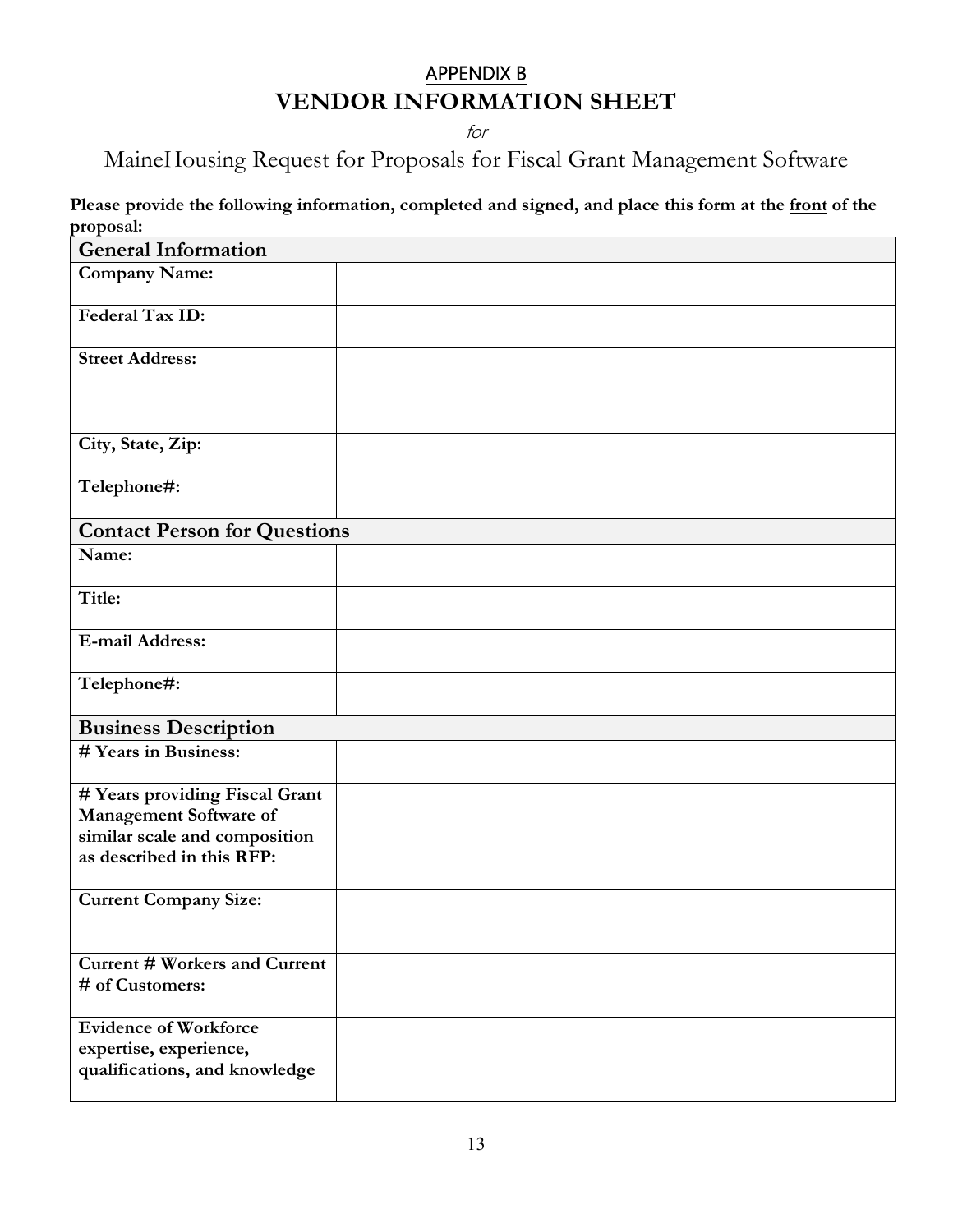|                                                                                                                                                                                                                                                                                                                                                                                                                                  | Please be sure to include all supplemental qualification documents. |
|----------------------------------------------------------------------------------------------------------------------------------------------------------------------------------------------------------------------------------------------------------------------------------------------------------------------------------------------------------------------------------------------------------------------------------|---------------------------------------------------------------------|
| <b>Summarized Narrative of</b><br>Vendor's ability to provide the<br>services, materials, and labor<br>required under this RFP:                                                                                                                                                                                                                                                                                                  |                                                                     |
| List of planned resources to be<br>assigned to meet the<br>obligations of this RFP:                                                                                                                                                                                                                                                                                                                                              |                                                                     |
| <b>Conflict of Interest. Does the</b><br>Vendor, any principal or<br>affiliate of the Vendor, or<br>anyone who will be paid for<br>work on the contract have<br>business ties, familial relations,<br>or other close personal<br>relations with a current<br>MaineHousing employee or<br>commissioner, or anyone who<br>was a MaineHousing employee<br>or commissioner within the<br>past year? If yes, please<br>describe here: |                                                                     |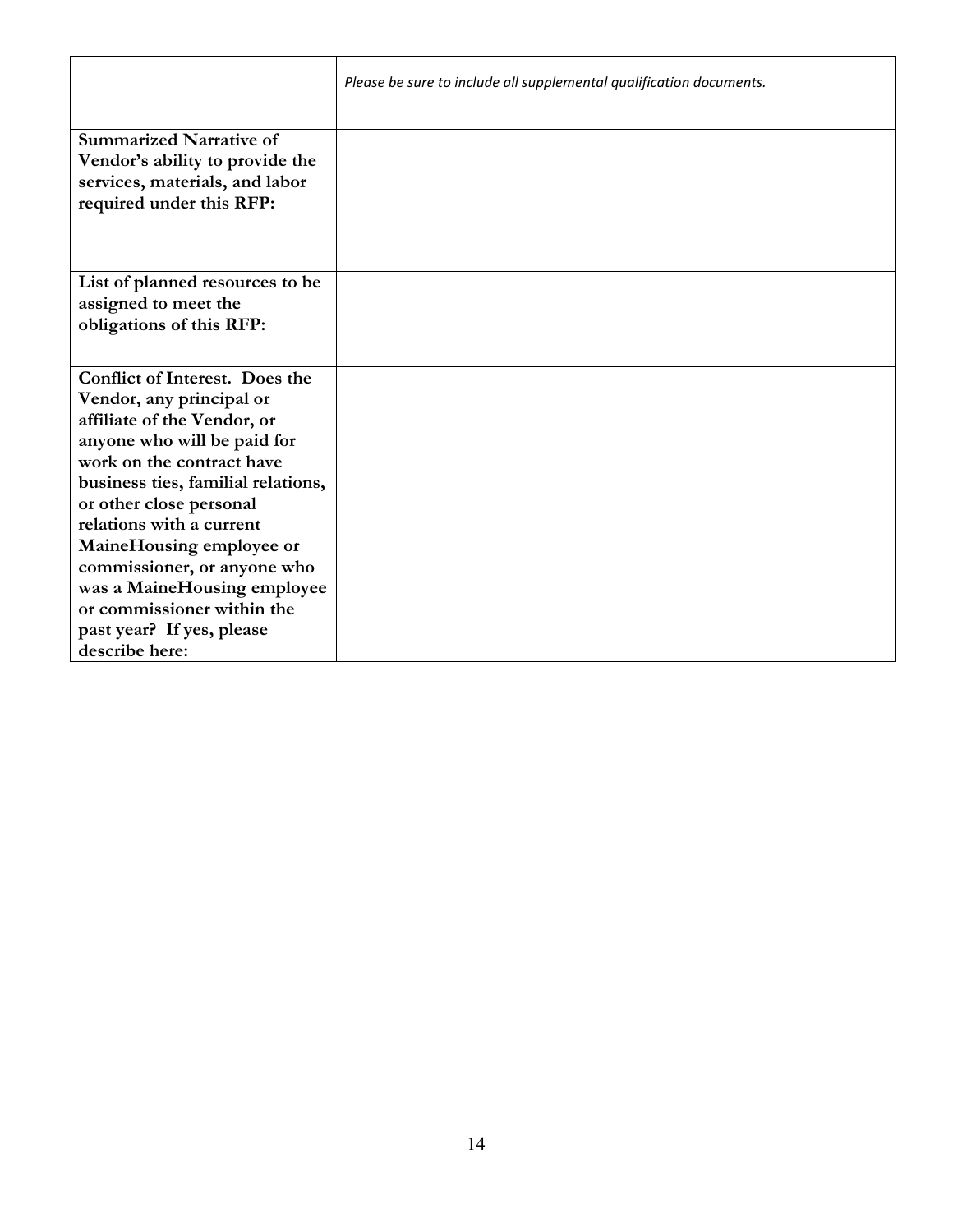# APPENDIX C **DETAILED FUNCTIONAL REQUIREMENTS**

# **Background; Existing System**

EHS currently uses various spreadsheet based systems as well as data extraction from multiple programmatic software systems to support the fiscal tracking and payments. EHS currently manages multiple funding sources, both State and Federal mandatory and discretionary grants, with varying program start and end dates, reporting requirements and program lengths. Some of the funding sources that are managed are looked at as a 'Parent/Child' relationship with multiple sub-programs being run out of one primary funding source. EHS reports information to MaineHousing Finance for tracking in their Accounting Software, this software package is not able to be expanded on to allow for the fiscal management detail necessary for the management of the grants at the department level.

# **Program Setup**

- 1. Ability to set the Start and End dates of the various programs and make adjustments to the End date if program periods are extended.
- 2. Ability to set program guidance restrictions for usage of the grant funds. As an example, no more than 10% of the grant award can be used for Administrative functions.
- 3. Enter Grant Award amounts, there could be multiple separate funding awards made during the course of the grant.
- 4. Set up 'Parent/Child' relationships for Grant.
	- a. Example: LIHEAP Grant (Parent) is used to run the following components (Child); Weatherization, CHIP, Heat Pump, Program Delivery, MaineHousing Administration, Fuel Assistance Payments, Emergency Crisis Intervention Payments and Assurance16. All of these are both treated individually and as part of the complete grant award.

### **Budgeting**

- 1. Ability to create Program Budgets (for Parent) and Sub-Budgets (for Child) for each Program. Sub-Budgets feed into the Program Budget which then feeds into a Department Budget.
	- a. Program Budgets and Sub-Budges are prepared by Program Period
	- b. Department Budget is by Calendar year
		- i. Department Budget may include 3 months from Program Year #1 budget and 9 months from Program Year #2 budget.
	- c. Sub-Budgets could contain general information from Partners such as "Printing", for a MaineHousing Sub-Budget there would be more detail about specific printing items.
	- d. Ability to track but exclude certain items from the Department Budget.
		- i. Example, Check printing fees are an item that we need to account for in the Program Budgets but it is not included in the Department Budget.
	- e. Flexibility for Budget amendments during the Program Period.

# **Tracking**

- 1. Contract and Amendment workflow ability to track contracts by Program amounts, program periods, end dates and status of signatures.
	- a. Contracts will be signed and kept outside of Software system for Agency access.
- 2. Expenditure Tracking
	- a. Manually enter MaineHousing expenditures from reporting provided from Finance Department against specific budget details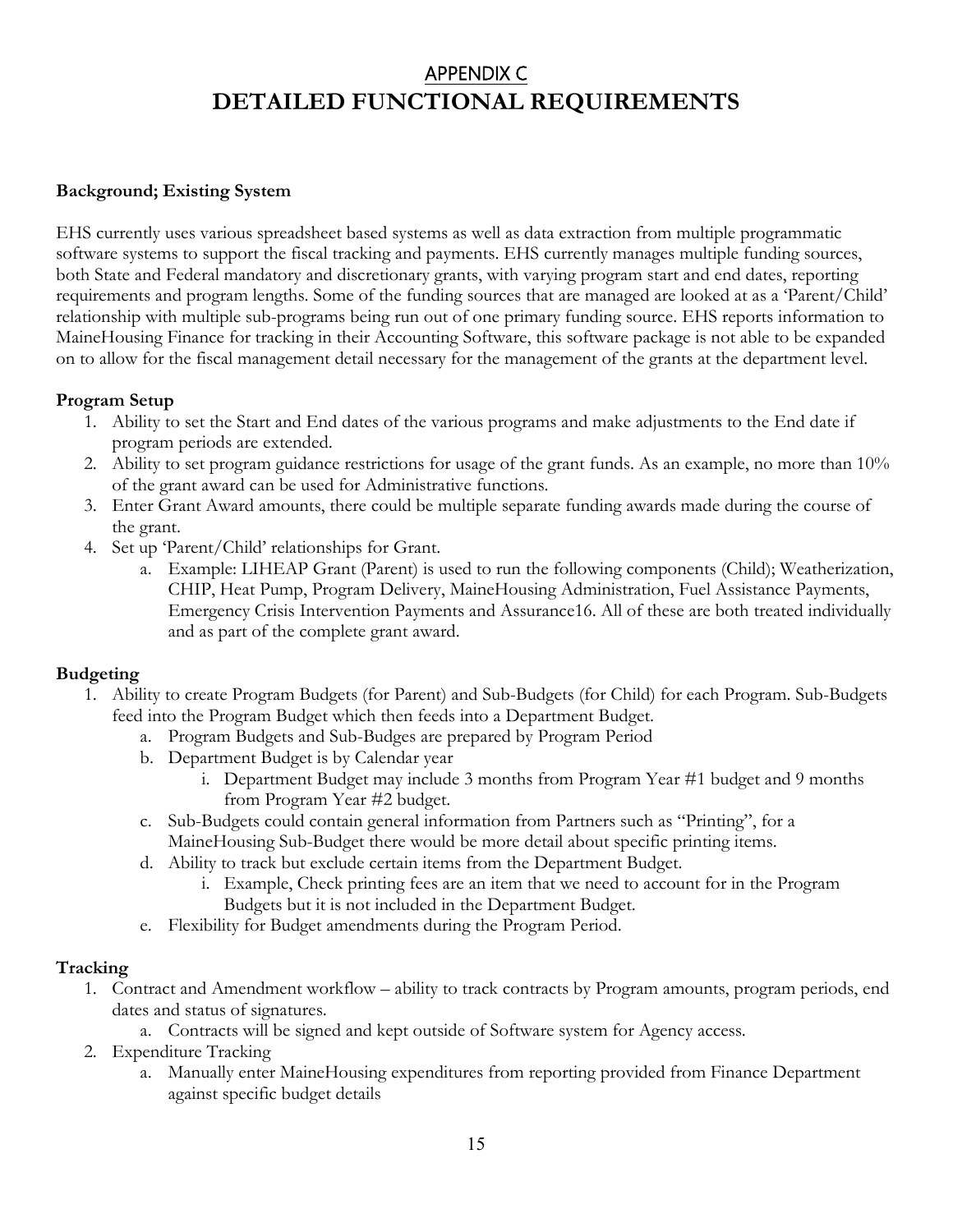- b. Partners able to enter their monthly expenditures against their Sub-Budgets for reimbursement requests (see User Setup and Audit Trails)
- 3. Ability to track payment dates (actual payments will not be made using the system, they will be transmitted to Finance for processing (see Reporting).
- 4. Ability to record receipt of funds for reimbursements received against Program Budget or Sub-Budgets.

# **Reporting**

- 1. Customizable ad hoc reporting
	- a. Availability to print or export data.
- 2. Items remaining unpaid
- 3. Federal SF-425 reporting Cash Receipts, Disbursements, Expenditures and Obligations.
- 4. Reporting both by Program funding year and all funds used during a specified time period.
- 5. Items authorized for payment
	- a. This will be based off of the tracking of expenditures

# **Multiple Program Period usage of funds**

- 1. Flexibility to record if a payment being issued is using funds from multiple program years.
	- a. Carryover is allowed from program year 2020 to be used against program year 2021 expenditures. Would need to be able to reflect expenditures in 2021 but the usage of 2020 funding.

# **Importing and Exporting of Data**

- 1. Ability to import transaction data when needed from multiple systems.
	- a. Currently we are exporting from software programs to excel for manual manipulation, CSV is easily accessible but open to other options.
- 2. We have 3 systems that are used on the programmatic level and 2 federal reporting sites which contain payment information.
- 3. The use of this would be dependent upon the Software solution presented but we do anticipate that this will be a feature needed in the future if not currently.

# **Partner Portal**

1. Secure site for Partners to log in and submit their expenditures for reimbursement, view payments made, budget balances remaining etc.

a. Partners should have access restricted and only be able to perform certain functions.

2. This may not need to be a separate interface for Partners dependent upon how user security roles are established.

# **User Experience and Audit trails**

- 1. Multiple user group security roles for both internal and external partners.
- 2. Intuitive and efficient workflow that maximizes the usability of the System.
- 3. Guided workflow that identifies and prompts user to complete fields based on program rules.
- 4. Ability to upload and view documents.
- 5. Accessible by multiple users.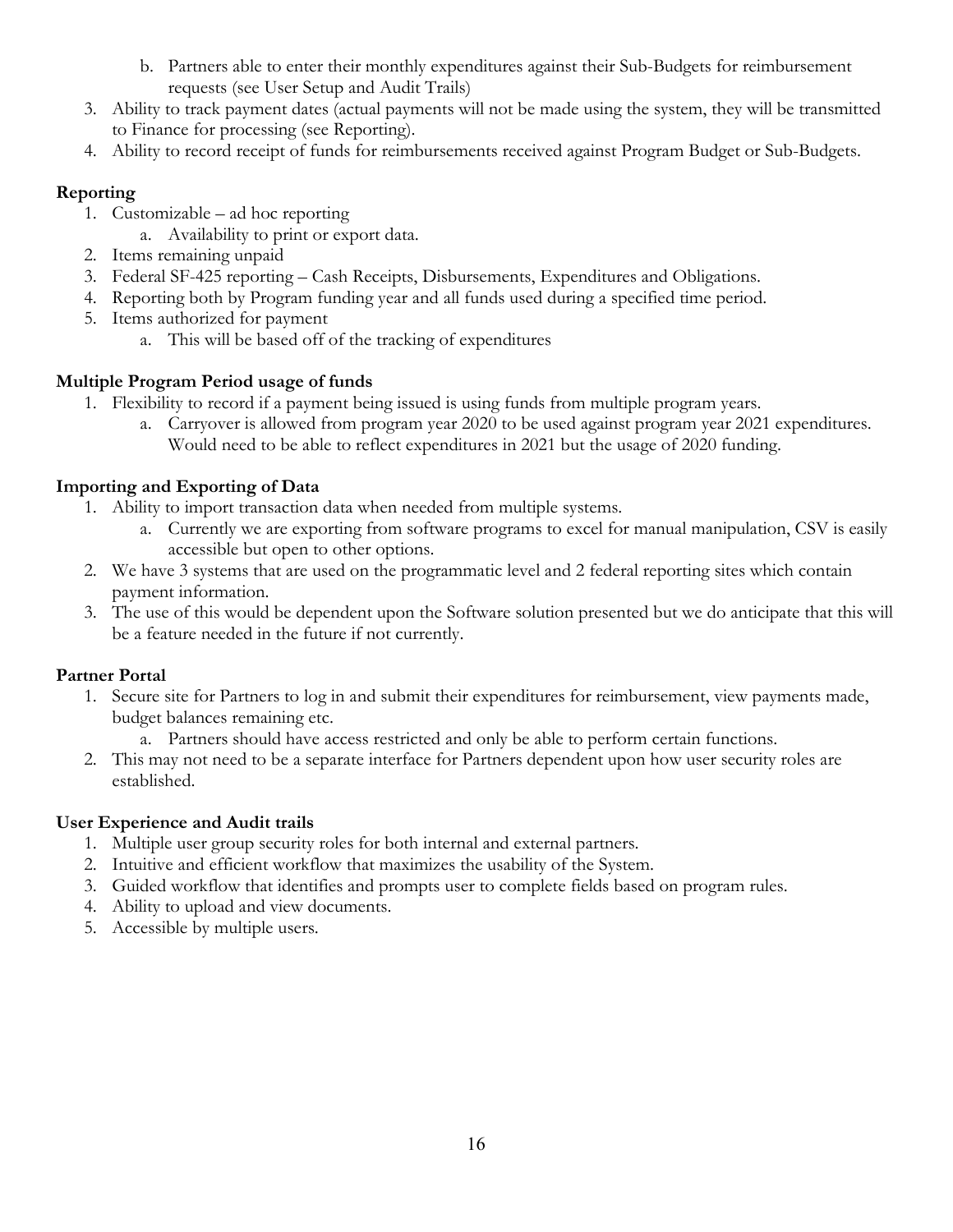# APPENDIX D **BUSINESS REFERENCE**

Using the following table format, Vendors must provide up-to-date, accurate, and complete contact information for each of the three (3) business references:

| MaineHousing RFP for Fiscal Grant Management Software |  |
|-------------------------------------------------------|--|
| <b>Business Name:</b>                                 |  |
| <b>Business Reference Contact Information</b>         |  |
| Name:                                                 |  |
| <b>Street Address:</b>                                |  |
| City, State, Zip:                                     |  |
| Phone, including area code:                           |  |
| Email address:                                        |  |
| <b>Alternate Contact Information</b>                  |  |
| Name:                                                 |  |
| <b>Street Address:</b>                                |  |
| City, State, Zip:                                     |  |
| Phone, including area code:                           |  |
| Email address:                                        |  |
| <b>Project Information</b>                            |  |
| Brief description of vendor's                         |  |
| software modules being used in                        |  |
| production for this reference.                        |  |
| How long have you partnered<br>with this reference?   |  |
| What federal or state housing                         |  |
| programs are tracked using this<br>software solution? |  |